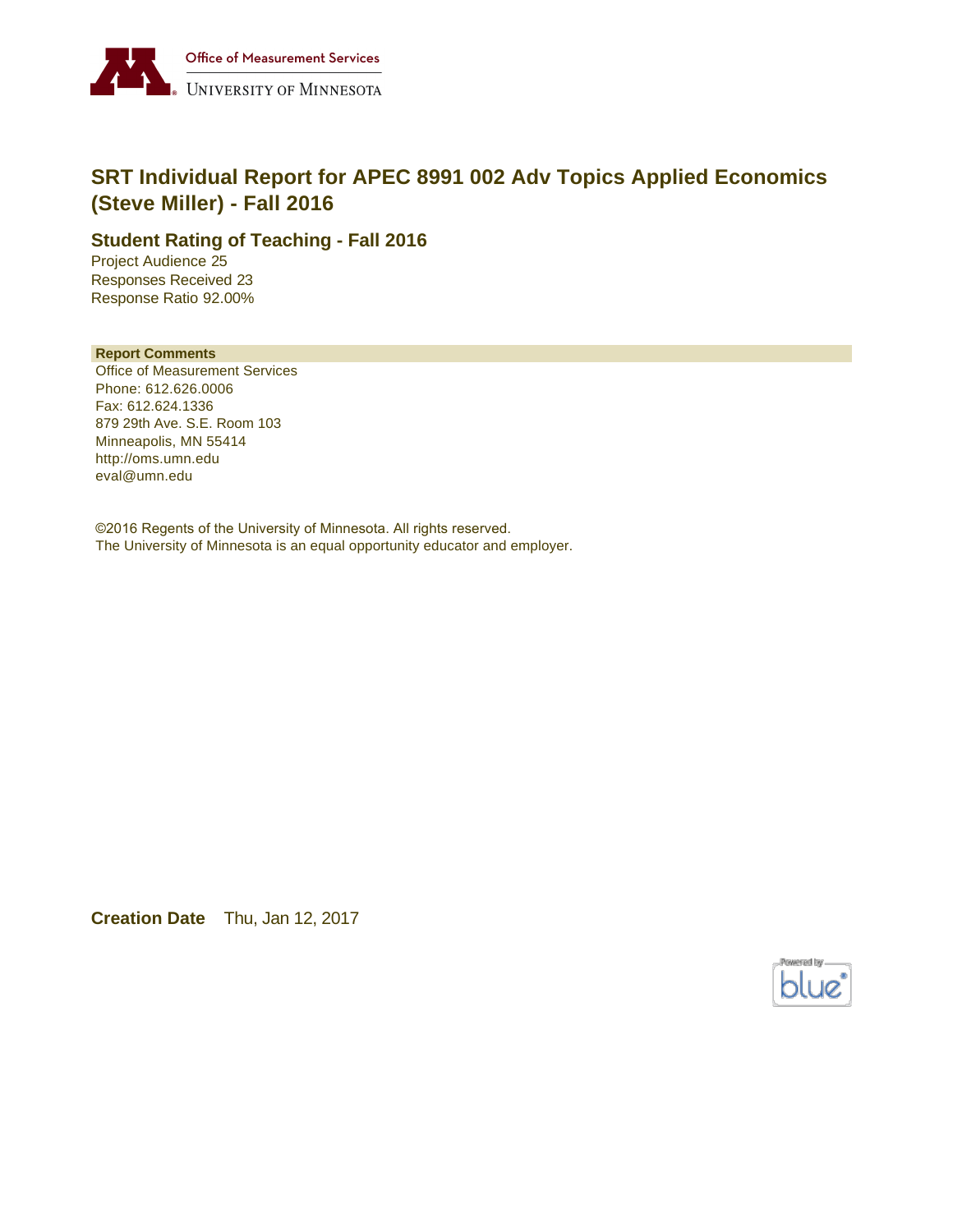SRT Individual Report for APEC 8991 002 Adv Topics Applied Economics (Steve Miller) - Fall 2016

#### **Letter from the Director**

In April 2014, the University Senate approved the updated Student Rating of Teaching (SRT) form. The SRT is expected to improve how teaching is assessed by students and help instructors better understand how they can improve their teaching. The SRT results are linked to the University's Student Learning Outcomes ([http://www.slo.umn.edu\)](http://www.slo.umn.edu).

The updated Student Rating of Teaching is divided into two major sections and two supplemental questions:

- Section 1: Instructor Ratings This section contains five questions for students to rate their instructor and an open-ended question: "What did the instructor do that most helped your learning?"
- Section 2: Course Ratings This section contains six questions for students to rate their course and an open-ended question: "What suggestions do you have for improving this course?"
- Supplemental Questions
	- Did you take this course because it was required or was an elective?
	- How would you rate the physical environment in which you take this class, especially the classroom facilities, including your ability to see, hear, concentrate and participate?

Included in this report are summary statistics for the five Instructor items, the six Course items and the two Supplemental items. If students were administered the online version of the SRT, their specific responses to the open-ended questions are also provided with this summary report.

Beginning Spring Semester 2015, SRT reports will be generated regardless of class size and provided to instructors and Department Chairs/Heads. Please be aware that reports based on small sample sizes need to be interpreted with caution.

For a fuller interpretation of the items and suggestions for improving instruction, please refer to the SRT User's Manual. This Manual, as well as other very useful SRT information, may be found at the SRT website:<http://oms.umn.edu/srt>. For an updated list of training resources, workshops and other sources for instructional support, you may also contact the Center for Teaching and Learning (CTL) (<http://www1.umn.edu/ohr/teachlearn>).

Thank you.

Around.

Thomas E. Dohm, Ph.D.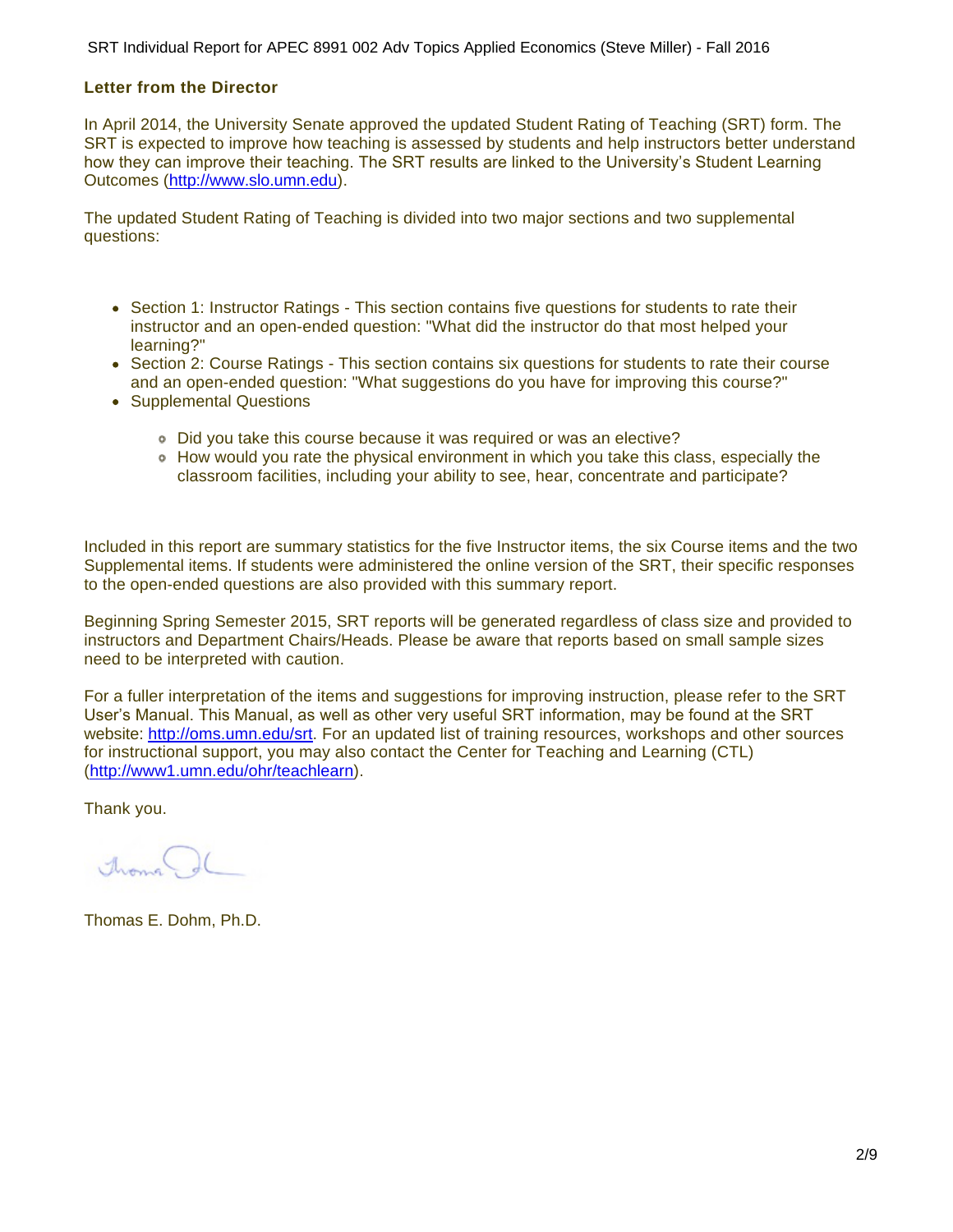## **Instructor Items Carefully read each statement and select a response: - Score**

| <b>Overall</b>                                                                       | Mean 5.84- | 0.00 | 1.00 | 2.00 | 3.00 | 4.00 | 5.00 | 6.00 |  |
|--------------------------------------------------------------------------------------|------------|------|------|------|------|------|------|------|--|
| 1. The instructor was well prepared<br>for class.                                    | Mean 5.91- |      |      |      |      |      |      |      |  |
|                                                                                      |            | 0.00 | 1.00 | 2.00 | 3.00 | 4.00 | 5.00 | 6.00 |  |
| 2. The instructor presented the<br>subject matter clearly.                           | Mean 5.48  |      |      |      |      |      |      |      |  |
|                                                                                      |            | 0.00 | 1.00 | 2.00 | 3.00 | 4.00 | 5.00 | 6.00 |  |
| 3. The instructor provided feedback<br>intended to improve my course<br>performance. | Mean 5.87- |      |      |      |      |      |      |      |  |
|                                                                                      |            | 0.00 | 1.00 | 2.00 | 3.00 | 4.00 | 5.00 | 6.00 |  |
| 4. The instructor treated me with<br>respect.                                        | Mean 6.00  |      |      |      |      |      |      |      |  |
|                                                                                      |            | 0.00 | 1.00 | 2.00 | 3.00 | 4.00 | 5.00 | 6.00 |  |
| 5. I would recommend this instructor<br>to other students.                           | Mean 5.96- |      |      |      |      |      |      |      |  |
|                                                                                      |            | 0.00 | 1.00 | 2.00 | 3.00 | 4.00 | 5.00 | 6.00 |  |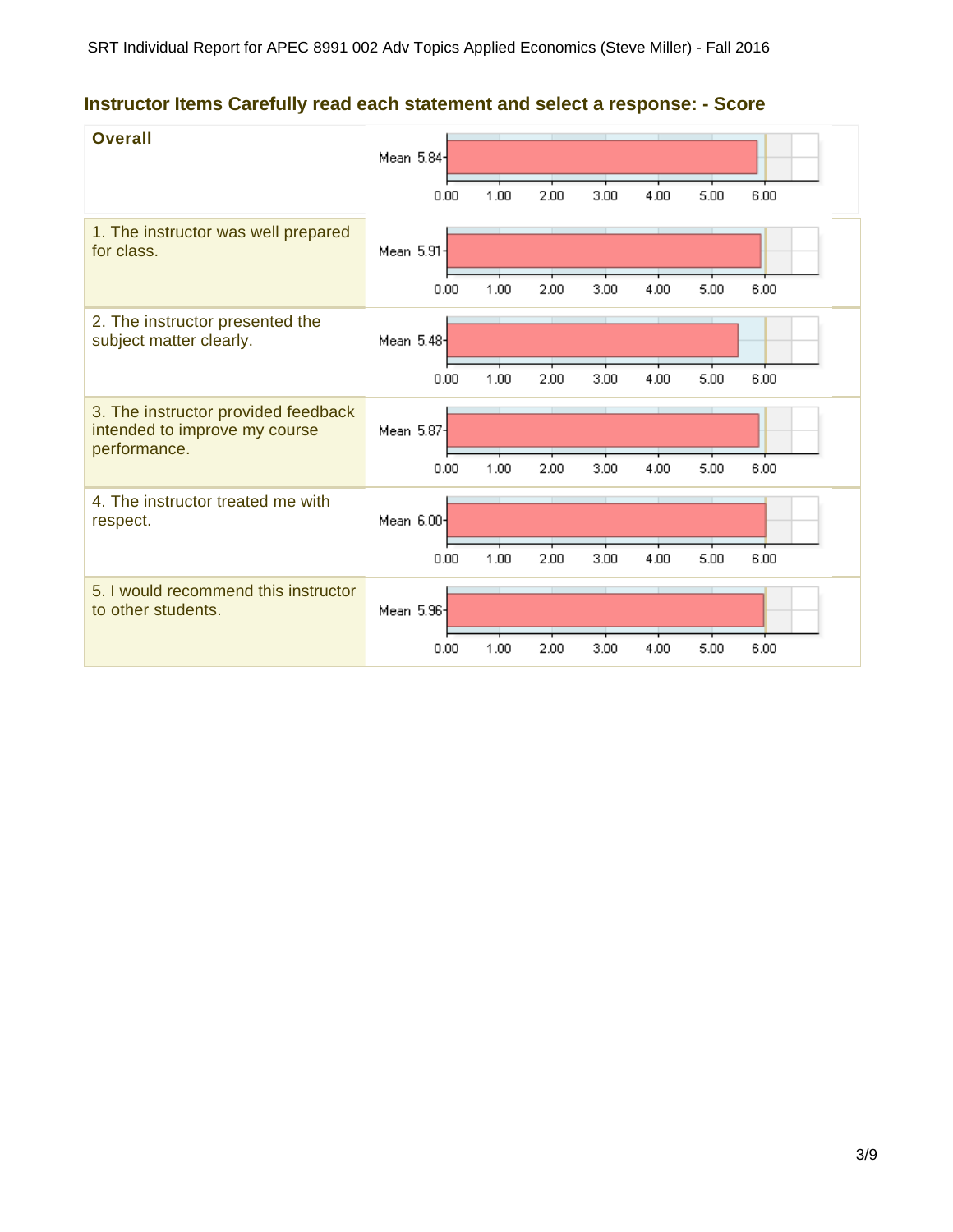### **Instructor Items Carefully read each statement and select a response: - Frequency**

1. The instructor was well prepared for class.

| 6 Strongly Agree      |    | 21 91.30% |    |     |      |
|-----------------------|----|-----------|----|-----|------|
| 5 Agree               |    | 8.70%     |    |     |      |
| 4 Somewhat Agree      | 0  | 0.00%     |    |     |      |
| 3 Somewhat Disagree 0 |    | 0.00%     |    |     |      |
| 2 Disagree            |    | 0.00%     |    |     |      |
| 1 Strongly Disagree   | ο  | 0.00%     |    |     |      |
| Total                 | 23 |           | 0% | 50% | 100% |
|                       |    |           |    |     |      |

| <b>Statistics</b>         | <b>Value</b> |
|---------------------------|--------------|
| Mean                      | 5.91         |
| Median                    | 6.00         |
| <b>Standard Deviation</b> | $+/-0.29$    |

#### 3. The instructor provided feedback intended to improve my course performance.

|    | 13.04%                |           |     |      |
|----|-----------------------|-----------|-----|------|
| 0  | 0.00%                 |           |     |      |
|    | 0.00%                 |           |     |      |
|    | 0.00%                 |           |     |      |
| ο  | $0.00\%$              |           |     |      |
| 23 |                       |           | 50% | 100% |
|    | 3 Somewhat Disagree 0 | 20 86.96% | 0%  |      |

| <b>Statistics</b>         | <b>Value</b> |
|---------------------------|--------------|
|                           |              |
| Mean                      | 5.87         |
| <b>Median</b>             | 6.00         |
| <b>Standard Deviation</b> | $+/-0.34$    |

5. I would recommend this instructor to other students.

| 6 Strongly Agree      |    | 22 95.65% |    |     |      |
|-----------------------|----|-----------|----|-----|------|
| 5 Agree               |    | 4.35%     |    |     |      |
| 4 Somewhat Agree      | 0  | 0.00%     |    |     |      |
| 3 Somewhat Disagree 0 |    | 0.00%     |    |     |      |
| 2 Disagree            |    | 0.00%     |    |     |      |
| 1 Strongly Disagree   | п  | $0.00\%$  |    |     |      |
| Total                 | 23 |           | 0% | 50% | 100% |

| <b>Statistics</b>         | <b>Value</b> |
|---------------------------|--------------|
| Mean                      | 5.96         |
| Median                    | 6.00         |
| <b>Standard Deviation</b> | $+/-0.21$    |

2. The instructor presented the subject matter clearly.

| 6 Strongly Agree      |    | 15 65.22% |    |     |      |
|-----------------------|----|-----------|----|-----|------|
| 5 Agree               |    | 17.39%    |    |     |      |
| 4 Somewhat Agree      | 4  | - 17.39%  |    |     |      |
| 3 Somewhat Disagree 0 |    | $0.00\%$  |    |     |      |
| 2 Disagree            |    | 0.00%     |    |     |      |
| 1 Strongly Disagree   | n  | 0.00%     |    |     |      |
| Total                 | 23 |           | 0% | 50% | 100% |

| <b>Statistics</b>         | <b>Value</b> |
|---------------------------|--------------|
| Mean                      | 5.48         |
| <b>Median</b>             | 6.00         |
| <b>Standard Deviation</b> | $+/-0.79$    |

#### 4. The instructor treated me with respect.

| 6 Strongly Agree    |    |                       |            |     |      |
|---------------------|----|-----------------------|------------|-----|------|
| 5 Agree             |    | $0.00\%$              |            |     |      |
| 4 Somewhat Agree    | 0  | $0.00\%$              |            |     |      |
|                     |    | $0.00\%$              |            |     |      |
| 2 Disagree          |    | 0.00%                 |            |     |      |
| 1 Strongly Disagree | Ω  | 0.00%                 |            |     |      |
| Total               | 23 |                       |            | 50% | 100% |
|                     |    | 3 Somewhat Disagree 0 | 23 100.00% | 0%  |      |

| <b>Statistics</b>         | <b>Value</b> |
|---------------------------|--------------|
| Mean                      | 6.00         |
| Median                    | 6.00         |
| <b>Standard Deviation</b> | $+/-0.00$    |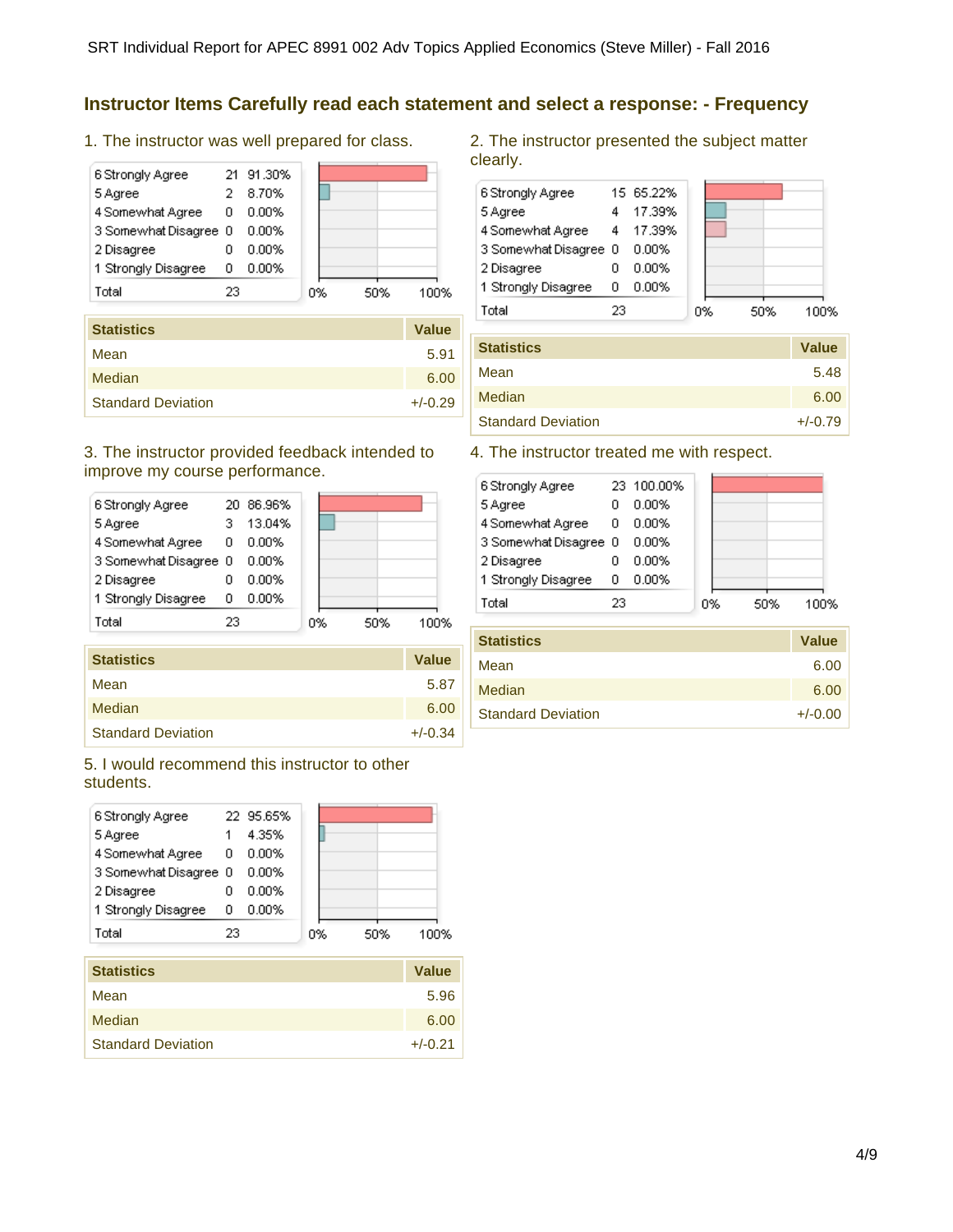## **Did you take this course because it was required or was it an elective?**

| Required<br>Required, but one of several choices 2 9.52%<br>Elective | Ω. | 0.00%<br>19 90.48% |    |     |      |
|----------------------------------------------------------------------|----|--------------------|----|-----|------|
| Total                                                                |    |                    | 0% | 50% | 100% |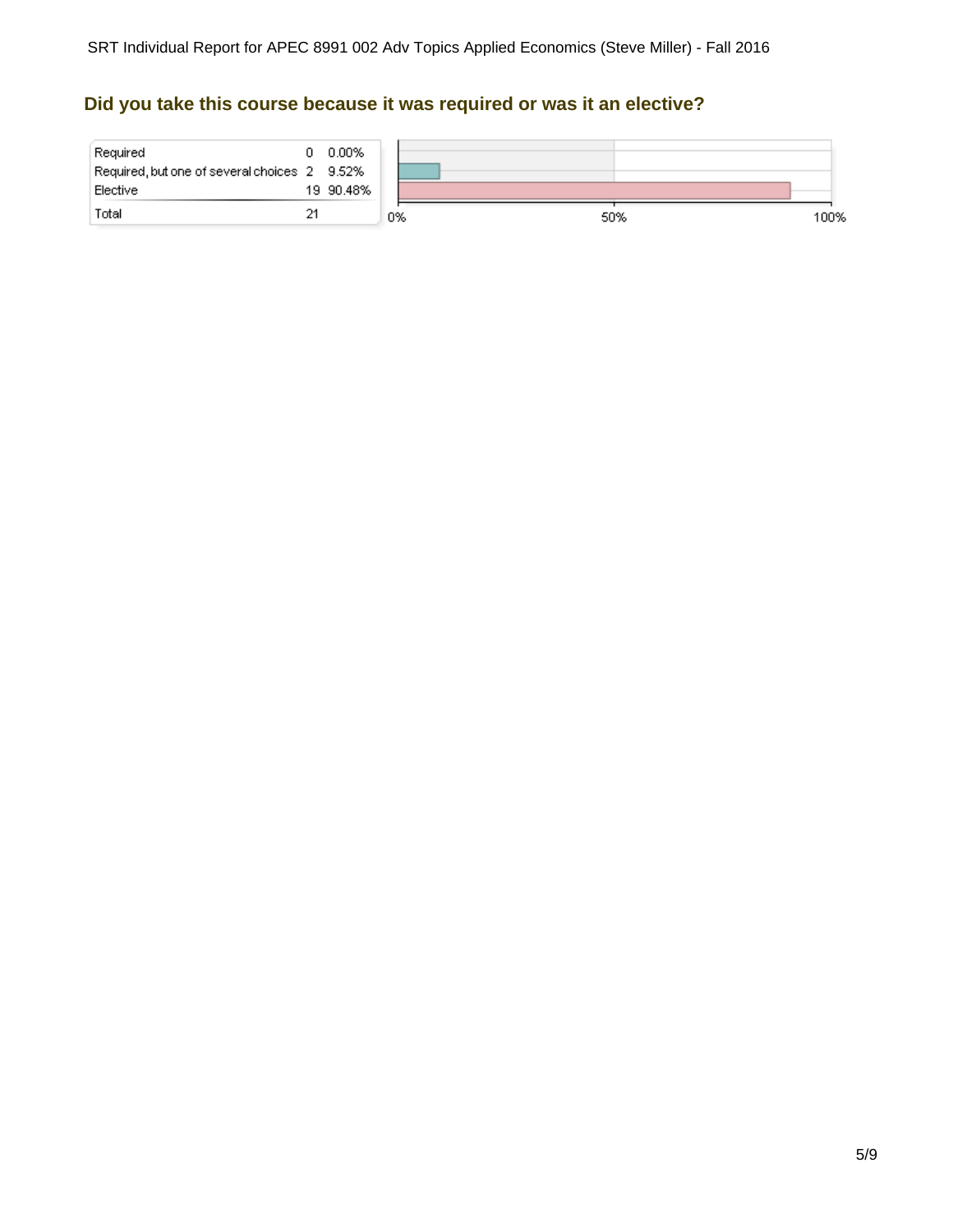## **Course Items Carefully read each statement and select a response: - Score**

| <b>Overall</b>                                                                           | Mean 5.74  | 0.00 | 1.00 | 2.00 | 3.00 | 4.00 | 5.00 | 6.00 |
|------------------------------------------------------------------------------------------|------------|------|------|------|------|------|------|------|
| 1. I have a deeper understanding of<br>the subject matter as a result of this<br>course. | Mean 5.74- |      |      |      |      |      |      |      |
|                                                                                          |            | 0.00 | 1.00 | 2.00 | 3.00 | 4.00 | 5.00 | 6.00 |
| 2. My interest in the subject matter<br>was stimulated by this course.                   | Mean 5.65  |      |      |      |      |      |      |      |
|                                                                                          |            | 0.00 | 1.00 | 2.00 | 3.00 | 4.00 | 5.00 | 6.00 |
| 3. Instructional technology<br>employed in this course was<br>effective.                 | Mean 5.52  |      |      |      |      |      |      |      |
|                                                                                          |            | 0.00 | 1.00 | 2.00 | 3.00 | 4.00 | 5.00 | 6.00 |
| 4. The grading standards for this<br>course were clear.                                  | Mean 5.91- |      |      |      |      |      |      |      |
|                                                                                          |            | 0.00 | 1.00 | 2.00 | 3.00 | 4.00 | 5.00 | 6.00 |
| 5. I would recommend this course to<br>other students.                                   | Mean 5.87  |      |      |      |      |      |      |      |
|                                                                                          |            | 0.00 | 1.00 | 2.00 | 3.00 | 4.00 | 5.00 | 6.00 |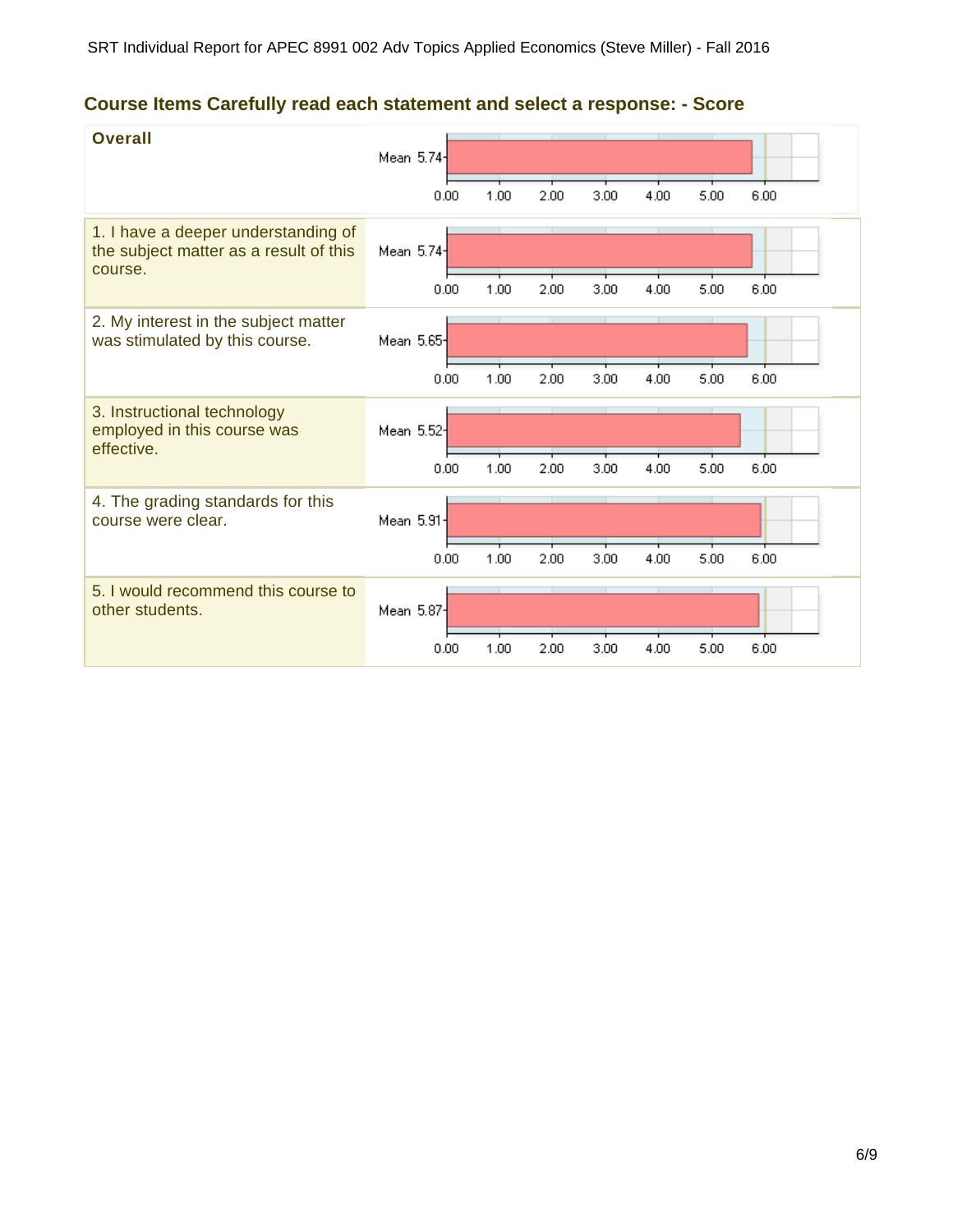### **Course Items Carefully read each statement and select a response: - Frequency**

1. I have a deeper understanding of the subject matter as a result of this course.



| <b>Statistics</b>         | <b>Value</b> |
|---------------------------|--------------|
| Mean                      | 5.74         |
| <b>Median</b>             | 6.00         |
| <b>Standard Deviation</b> | $+/-0.69$    |

### 3. Instructional technology employed in this course 4. The grading standards for this course were was effective.

| 6 Strongly Agree      |    | 16 69.57% |    |     |     |
|-----------------------|----|-----------|----|-----|-----|
| 5 Agree               |    | 13.04%    |    |     |     |
| 4 Somewhat Agree      | 4  | 17.39%    |    |     |     |
| 3 Somewhat Disagree 0 |    | 0.00%     |    |     |     |
| 2 Disagree            |    | $0.00\%$  |    |     |     |
| 1 Strongly Disagree   | О  | $0.00\%$  |    |     |     |
| Total                 | 23 |           | 0% | 50% | 00% |

| <b>Statistics</b>         | <b>Value</b> |
|---------------------------|--------------|
| Mean                      | 5.52         |
| Median                    | 6.00         |
| <b>Standard Deviation</b> | $+/-0.79$    |

5. I would recommend this course to other students.



| olalistics                | value     |
|---------------------------|-----------|
| Mean                      | 5.87      |
| Median                    | 6.00      |
| <b>Standard Deviation</b> | $+/-0.34$ |

**Approximately how many hours per week do you spend working on homework, reading, and projects for this course?**

2. My interest in the subject matter was stimulated by this course.



| <b>Statistics</b>         | <b>Value</b> |
|---------------------------|--------------|
|                           |              |
| Mean                      | 5.65         |
| Median                    | 6.00         |
| <b>Standard Deviation</b> | $+/-0.78$    |

clear.

| 6 Strongly Agree      |    | 21 91.30% |    |     |      |
|-----------------------|----|-----------|----|-----|------|
| 5 Agree               |    | 8.70%     |    |     |      |
| 4 Somewhat Agree      | 0  | 0.00%     |    |     |      |
| 3 Somewhat Disagree 0 |    | 0.00%     |    |     |      |
| 2 Disagree            |    | 0.00%     |    |     |      |
| 1 Strongly Disagree   | n  | 0.00%     |    |     |      |
| Total                 | 23 |           | 0% | 50% | 1በበ% |
|                       |    |           |    |     |      |

| <b>Statistics</b>         | <b>Value</b> |
|---------------------------|--------------|
| Mean                      | 5.91         |
| Median                    | 6.00         |
| <b>Standard Deviation</b> | $+/-0.29$    |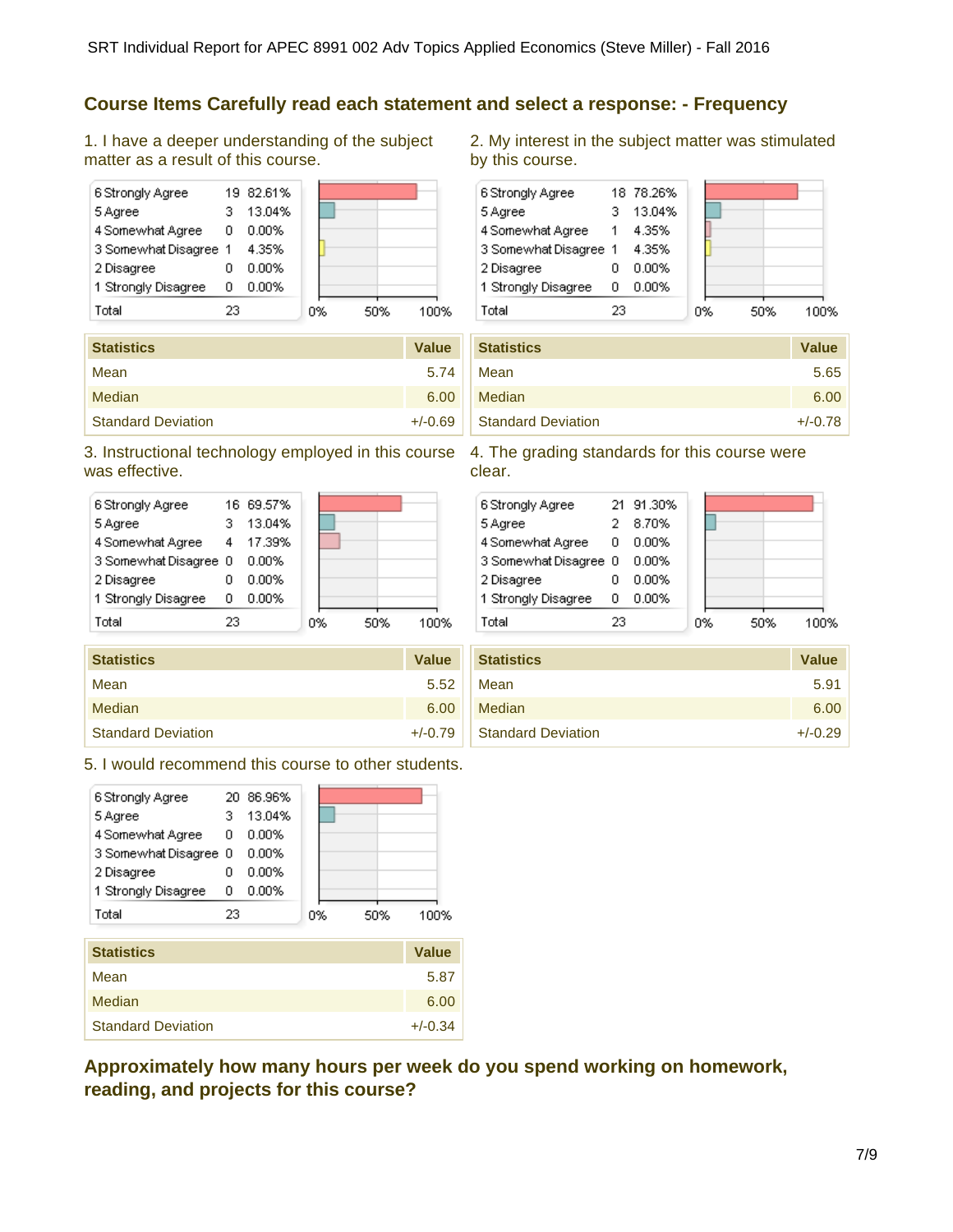### SRT Individual Report for APEC 8991 002 Adv Topics Applied Economics (Steve Miller) - Fall 2016